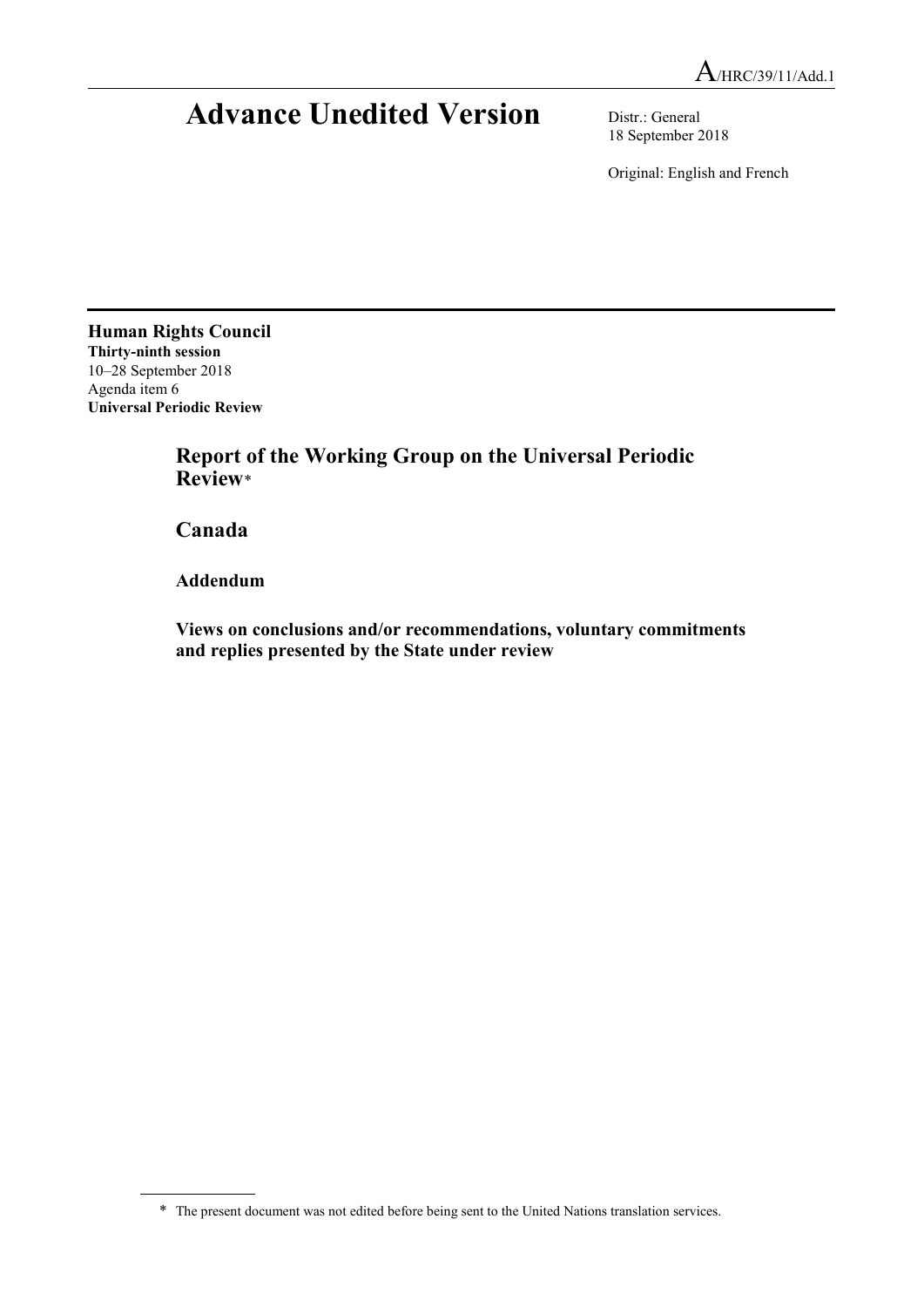## **Canada's response to the recommendations from the third cycle of the Universal Periodic Review**

1. The following sets out Canada's response to the 275 recommendations received during Canada's third Universal Periodic Review (UPR) on May 11, 2018.

2. Federal, provincial and territorial (FPT) governments reviewed the recommendations and collaborated in preparing this response.

3. Civil society organizations, National Indigenous Organizations, and other Indigenous groups were invited to provide their views on the recommendations, both in writing and at engagement sessions held across Canada with FPT governments.

4. Canada reports that it accepts 208 recommendations, either in full or in part. Recommendations that Canada accepts are those that FPT governments support and will undertake to implement through appropriate measures. Recommendations that are noted are those that call for specific actions that are not presently under consideration.

# **International human rights instruments**

- 5. Canada accepts recommendation 1 as well as:
	- 8, 10, 11, 21 and 22: FPT governments are considering whether Canada should become a party to the OP-CAT and the OP-CRPD.
	- 32: Legislation introduced in Parliament will, when passed, enable Canada to accede to the Arms Trade Treaty.
- 6. Canada notes the following recommendations:
	- 2, 3, 4, 5, 6, 9, 24, 26, 27, 28, 29, 30 and 31: Canada is a party to seven of the core international human rights treaties. Those referred to in these recommendations are not currently under consideration.
	- 25: The Government of Canada will be working with its PT partners to discuss ILO Convention 189 and the possibility of its ratification.
	- 7: FPT governments are in the process of analysing the Convention on Enforced Disappearance and potential domestic considerations.
	- 12, 13, 14, 15, 16, 17, 18, 19, 20 and 23: FPT governments are currently considering the potential accession to the OP-CAT and OP-CRPD, but a decision on Canada's accession has not yet been determined.

## **Follow-up to recommendations and effective implementation of international obligations**

- 7. Canada accepts recommendations:
	- 34 and 211.
	- 35, 36 and 37: FPT governments consider the recommendations that Canada receives from international human rights bodies. As noted in Canada's voluntary commitments, governments are developing a protocol for follow-up to recommendations from international human rights bodies and a strategy for engagement with civil society and Indigenous representatives.

8. Canada notes recommendations 33 and 228. Canada cannot commit to the full implementation of all recommendations from the Committee on the Elimination of Racial Discrimination as it may choose to take other approaches to meet its obligations under the Convention. Governments will determine the appropriate measures to be undertaken to meet Canada's obligations taking into consideration their respective needs and priorities.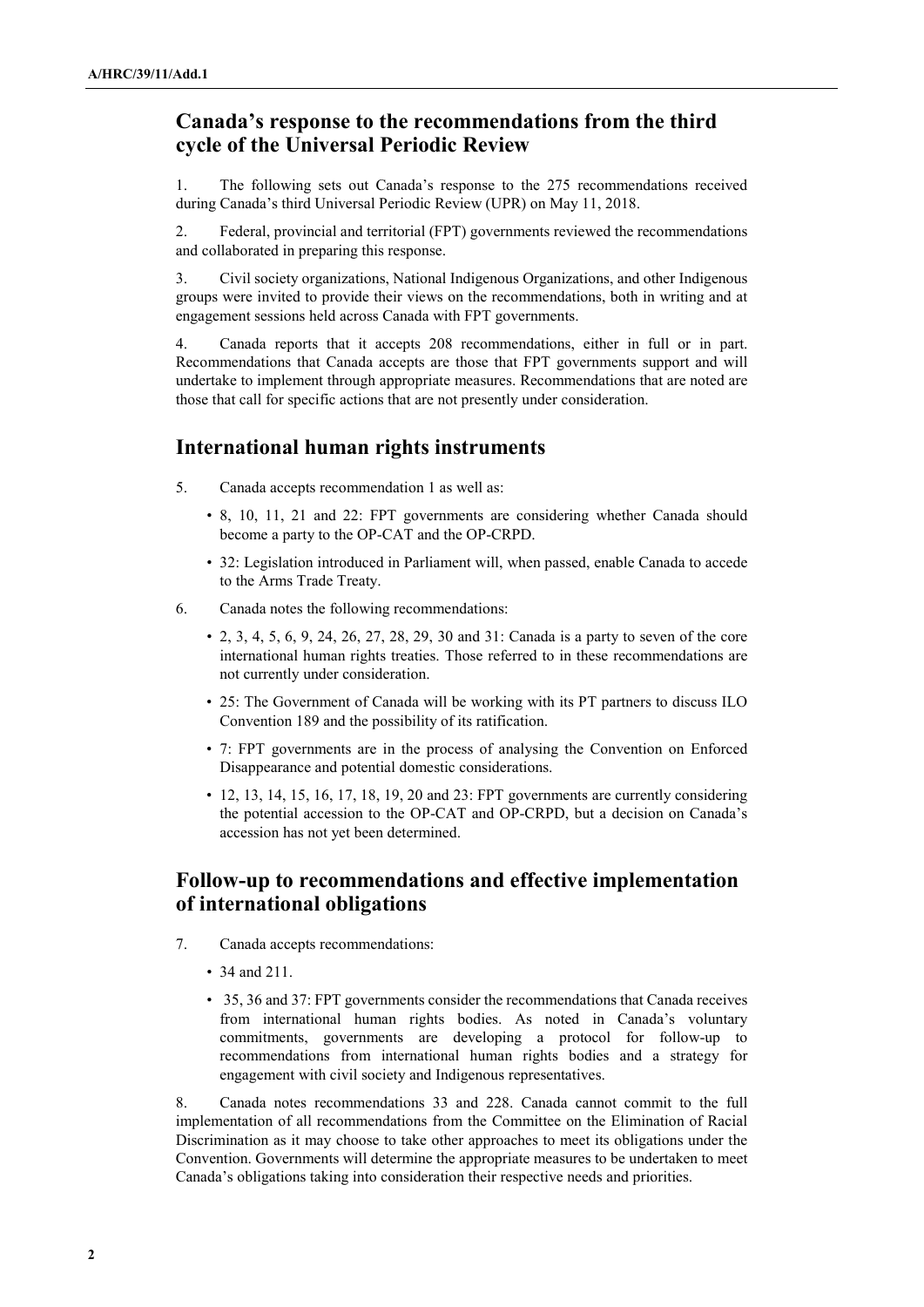## **Indigenous peoples**

- 9. Canada accepts recommendations:
	- 41, 46, 74, 76, 77, 106, 230, 233, 234, 235, 237, 238, 252 and 258 in light of ongoing activities that align with Canada's commitment to fully implement the *United Nations Declaration on the Rights of Indigenous Peoples*. Canada will continue working to achieve reconciliation based on the recognition and implementation of Indigenous rights.
	- 140, 141, 143, 144, 145, 146, 147, 148, 173, 174, 231, 232, 236, 240, 242, 243, 244, 246, 247 and 248: Canada is undertaking numerous initiatives that address access to services for Indigenous Peoples. FPT governments will continue efforts to improve the delivery and quality of services for First Nations, Inuit and Métis.
	- 142: In Canada, there are legal obligations to respond to reports of suspected child abuse and neglect. There may be times where it is essential that children are removed from their caregivers for their own health, safety and well-being. While every effort is made to prevent their removal, some exceptional cases occur.
	- 249 and 250 based on activities undertaken by governments to implement the Truth and Reconciliation Commission Calls to Action.
	- 251, 254, 255, and 257: The Government of Canada accepts these recommendations and is working, in partnership with Indigenous peoples, to build mechanisms to operationalize free, prior, and informed consent through collaborative consent-based decision-making.

10. Canada accepts recommendation 80 and notes recommendations 78 and 79. The Government of Canada is working closely with First Nations, Inuit and Métis partners to support the exercise of their inherent right to self-determination.

- 11. Canada notes recommendations:
	- 245: As mentioned above, there are various initiatives underway under Canada's federal structure that address important Indigenous issues.
	- 253: The Government of Canada does not play a role in the provision of public documentation on contracts signed between Indigenous Peoples/groups and private sector entities.
	- 256: The environment and sustainable development are pillars of Canadian policy at all levels of government.

## **Education and employment**

- 12. Canada accepts recommendations:
	- 82, 171, 172 and 175 based on the ongoing efforts undertaken by governments to improve educational outcomes.
	- 130, 131, 132, 133, 134, 135 and 137: Governments continue to undertake initiatives that help ensure non-discrimination and achieve equity in employment, and continue to look for ways to reinforce existing measures in this regard.

### **Poverty, homelessness, and food security**

- 13. Canada accepts recommendations:
	- 149: Avenues of legal recourse for alleged violations of economic, social and cultural rights are available in Canada, for example, equality rights claims under the Canadian *Charter of Rights and Freedoms*; judicial review of administrative decisions; discrimination complaints to human rights commissions and tribunals; complaints before other statutory bodies; and civil or tort actions in court.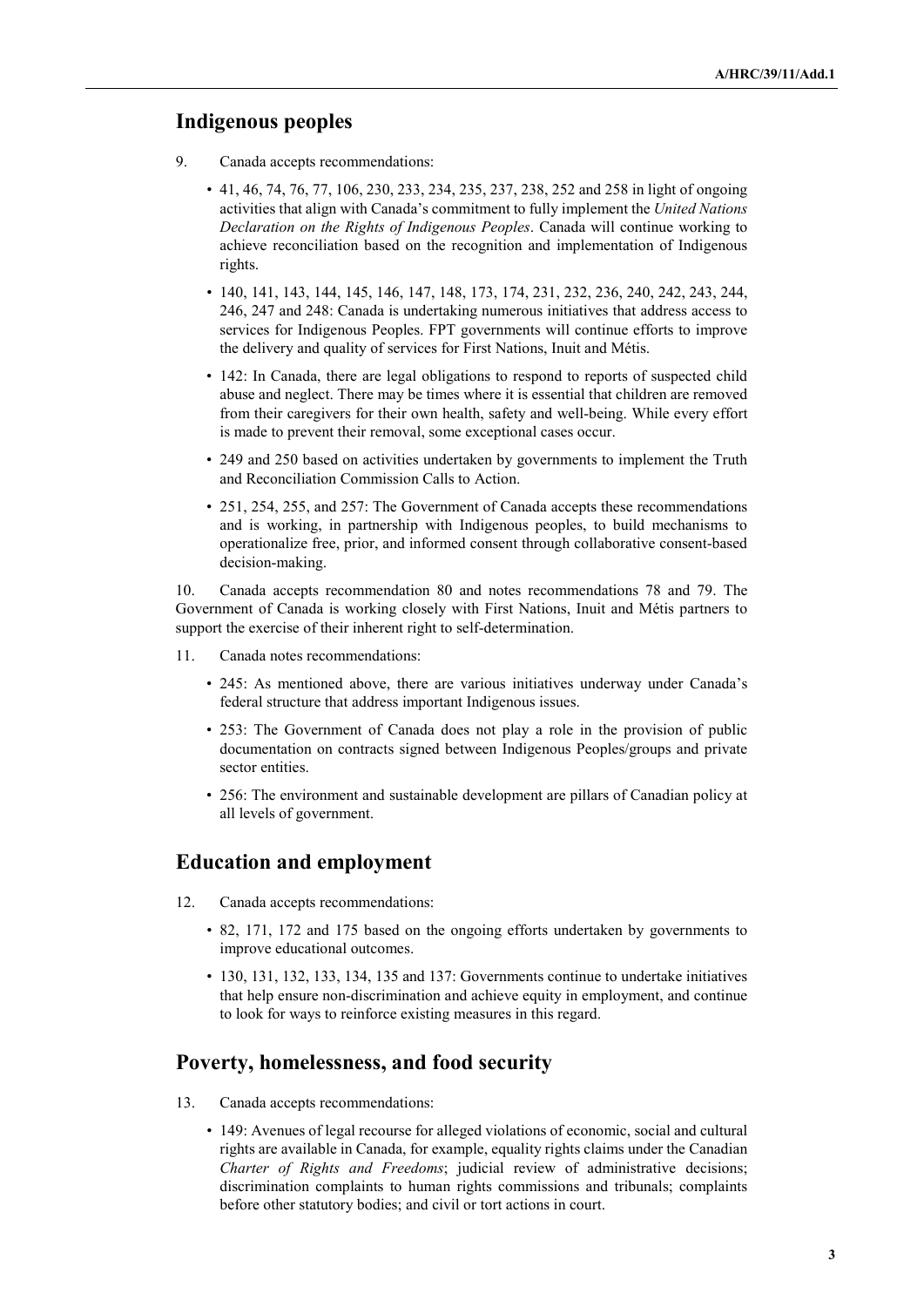- 138, 150, 153, 154, 155, 156, 157, 158, 159, 160, 165 and 166 based on existing and upcoming measures to reduce poverty, improve individual and family income, and address housing needs.
- 161: While governments cannot guarantee a high standard of living, they continue to take steps to enable all people in Canada to achieve a good quality of life.
- 163: Canada recognizes that certain populations and vulnerable people face significant housing challenges. With the launch of the National Housing Strategy, Canada is taking significant additional measures to address the housing needs of Canadians.
- 167: As stated at Canada's review, the Government of Canada is committed to end, by March 2021, all long-term drinking water advisories affecting public systems on reserve.

14. Canada accepts in part recommendation 162 and notes recommendation 164. The Government of Canada undertook consultations in spring 2018 on initiatives to further advance a human rights-based approach to housing, including new legislation. Canada is not in a position to make commitments regarding the legislation as it has not yet been introduced.

15. Canada notes recommendation 151.

## **Women and girls**

16. Canada accepts recommendations 107, 125, 126, 127, 128, 129, 169, 176, 177 and 178.

## **Violence against women and children**

- 17. Canada accepts recommendations:
	- 75, 179, 180, 181, 182, 183, 184, 185, 186, 187, 188, 190, 198, 199, 200, 201, 202, 203, 204, 206, 207, 208 and 212.
	- 205: Canada recognizes that different perspectives have been raised in the Indigenous community as to whether or not information on Indigeneity or ethnic background of victims of violence should be collected. Governments aim to ensure that their response is appropriate and in alignment with a trauma-informed approach to working with victims.

18. Canada accepts in part recommendation 189. FPT governments have a robust approach to addressing gender-based violence. Canada looks forward to receiving the Special Rapporteur's final report, whereupon FPT governments will consider the full scope of the Special Rapporteur's recommendations.

- 19. Canada notes the following recommendations:
	- 191, 192, 193, 194, 195, 196 and 197: Addressing gender-based violence is a shared responsibility between FPT governments, who work together to find complementarity between their respective strategies. With numerous measures in place that seek to address gender-based violence, Canada is not presently developing a national action plan.
	- 209: In June 2018, the Government of Canada announced that the Commission will be granted a six month extension and the Inquiry will have until April 30, 2019 to submit its final report. Commissioners can choose to extend the time, up to December 2018, to hear from additional families and survivors, further examine institutional practices and policies, and undertake the research necessary to inform their recommendations.
	- 210: The National Inquiry operates at an independent arms-length from the Government of Canada. Consequently, it would not be appropriate for the federal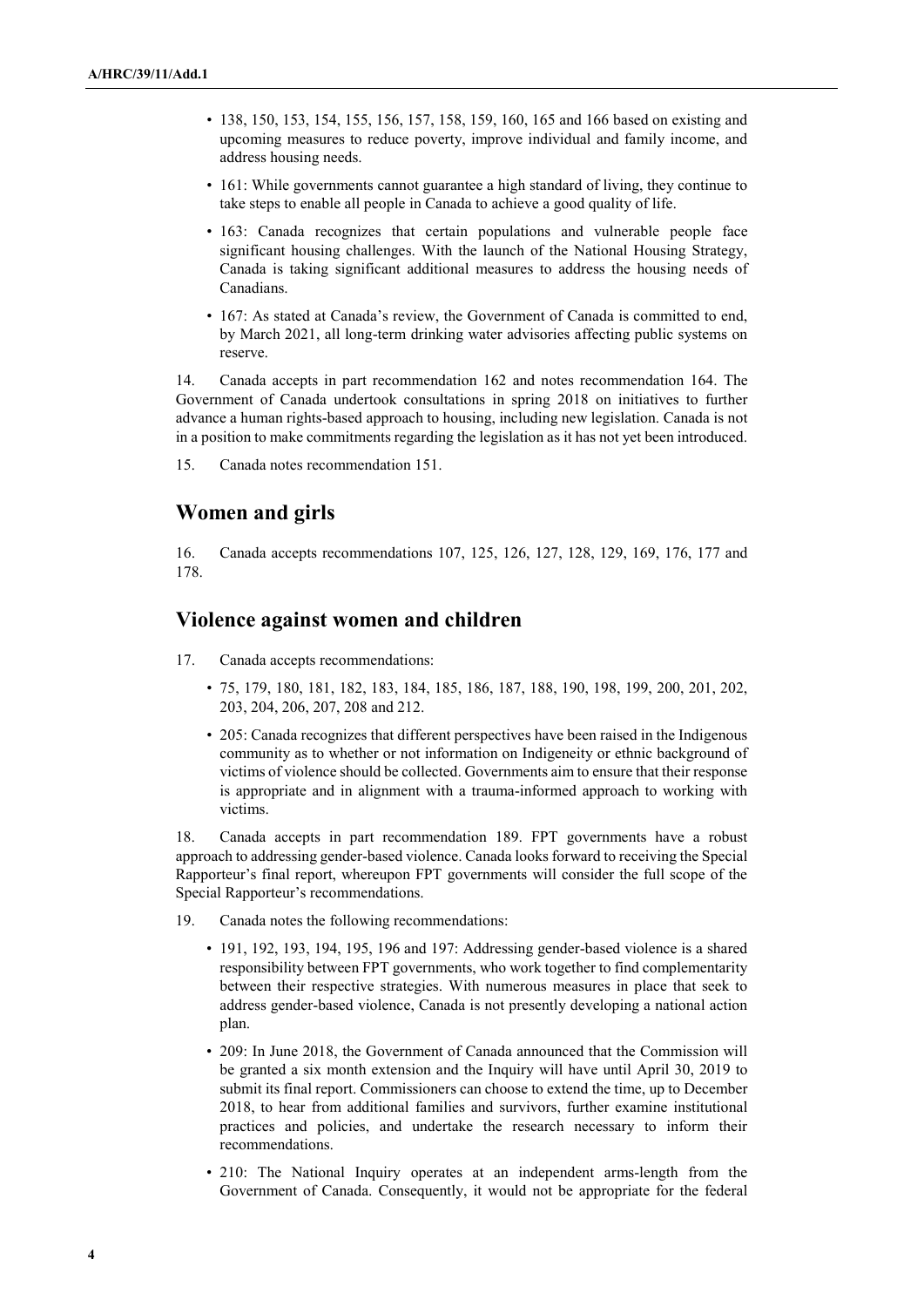government to appoint an independent interlocutor to report on the status of the Inquiry.

• 112: FPT governments continue to work on identifying innovations and best practices that support the efficient delivery of legal aid services that will lead to improved access to justice.

## **Children and youth**

20. Canada accepts recommendations 38, 120, 139 and 215.

21. Canada notes recommendations 213 and 214. Abusive conduct against children is prohibited under Canada's *Criminal Code*, and any conduct that places a child in need of protection is also subject to intervention under PT child protection laws.

22. Canada accepts in part recommendation 216. Supporting families and ensuring every child gets the best possible start in life is a priority. Canada continues its efforts to implement recommendations from its second UPR, but notes the recommendation for a Federal Children's Ombudsman or Commission.

## **Persons with disabilities**

23. Canada accepts recommendations 170, 217, 218, 219, 220, 221, 222, 223, 224, 225 and 226. Canada is advancing the social and economic inclusion of persons with disabilities and will continue promoting the coherence and complementarity of its legislation and policies.

### **Immigrants, refugees, asylum-seekers, and migrant workers**

24. Canada accepts recommendations 81, 136, 259, 260, 261, 262, 263, 264, 268, 269, 270 and 271.

- 25. Canada notes recommendations:
	- 265: Provincial and territorial governments have primary responsibility for the provision of health care and social services; as such Canada cannot commit to revising national legislation on these issues.
	- 266 and 267: Canada's robust statutory scheme ensures regular, meaningful detention reviews by an independent decision-maker, coupled with the availability of judicial review of detention decisions and the constitutional safeguards contained in the *Canadian Charter of Rights and Freedoms*.
	- 272: Canada's Pre-Removal Risk Assessment process assesses an individual's risk of return to persecution under the Refugee Convention, or torture or cruel and unusual treatment under the Convention against Torture.
	- 273 and 274: A minor may be detained or housed only in extremely limited circumstances after appropriate alternatives to detention are considered and determined to be unsuitable or unavailable.
	- 275: While Canada is not presently in a position to establish a statelessness determination procedure, protections for stateless persons do exist in Canada. Any stateless person in Canada requiring refugee protection can access protection through the asylum system. Canada's *Citizenship Act* includes provisions which enable Canadian citizenship to be granted to stateless persons.

## **Racism and non-discrimination**

26. Canada accepts recommendations 39, 40, 42, 44, 45, 47, 48, 49, 50, 51, 54, 56, 57, 58, 59, 60, 61, 64, 67, 68, 69, 70, 71, 73, 121, 152, 168, 229, 227, 239 and 241. Canada is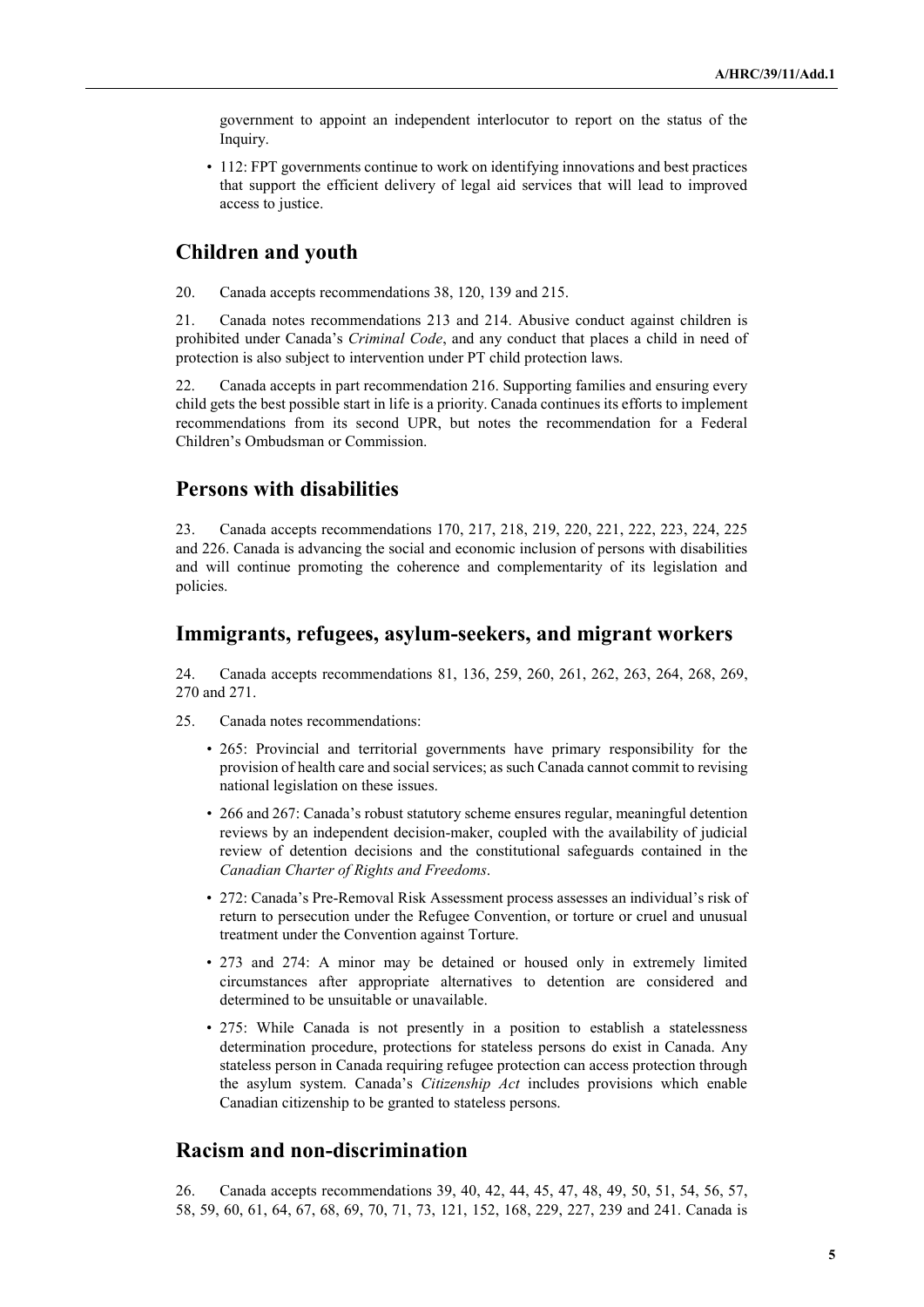addressing racial and religious discrimination and crimes motivated by hate, and recognizes the challenges that remain in these areas.

- 27. Canada notes the following two recommendations:
	- 53: While a national action plan to combat racial discrimination is not presently in development, significant investments have been announced to support community engagement on a new national anti-racism approach.
	- 55: Anti-discrimination legislation in Canada prohibits racial discrimination and applies to private businesses, in regard to employment matters, the provision of goods, services and facilities customarily available to the public, and accommodation.

### **Older persons**

28. Canada accepts recommendation 84.

## **LGBTQ2**

29. Canada accepts recommendation 83.

## **Public safety and law enforcement**

30. Canada accepts recommendations 43, 52, 62, 63, 65, 66, 72, 102, 103, 104, 108, 109, 110, 111, 113, 114, 115, 116, 117, 119, 122, 123 and 124. Canada's criminal law has no crime of glorification of terrorism, but has a robust framework to address incitement to violence and to commit terrorism offences.

31. Canada notes recommendation 105. Governments in Canada are working to ensure that correctional institutions provide a safe and secure environment and continue to review the use of administrative segregation.

## **Business and human rights**

- 32. Canada accepts recommendations 91, 92, 93, 94, 95 and 97.
- 33. Canada notes the following recommendations:
	- 88, 89, 90 and 101: Canada promotes responsible conduct on the part of Canadian companies operating within Canada and abroad. Assessments are conducted by FPT governments for projects under their respective jurisdiction to ensure that environmental considerations are taken into account in the planning and decision making process for projects having potential significant impact on the environment. Canada also has two dispute resolution mechanisms that address allegations of human rights abuses arising from operations of Canadian companies abroad.
	- 96: The Office for the Corporate Social Responsibility Counsellor for the Extractive Sector reached the end of its mandate on May 18, 2018.
	- 98, 99 and 100: While a national action plan on business and human rights is not presently in development, Canada is considering appropriate measures to strengthen its approach to responsible business conduct.

### **Other recommendations**

34. Canada accepts recommendation 87.

35. Canada notes recommendations 85 and 86. Canada has increased and is working to leverage its investments in international assistance. The quality and effectiveness of Canada's